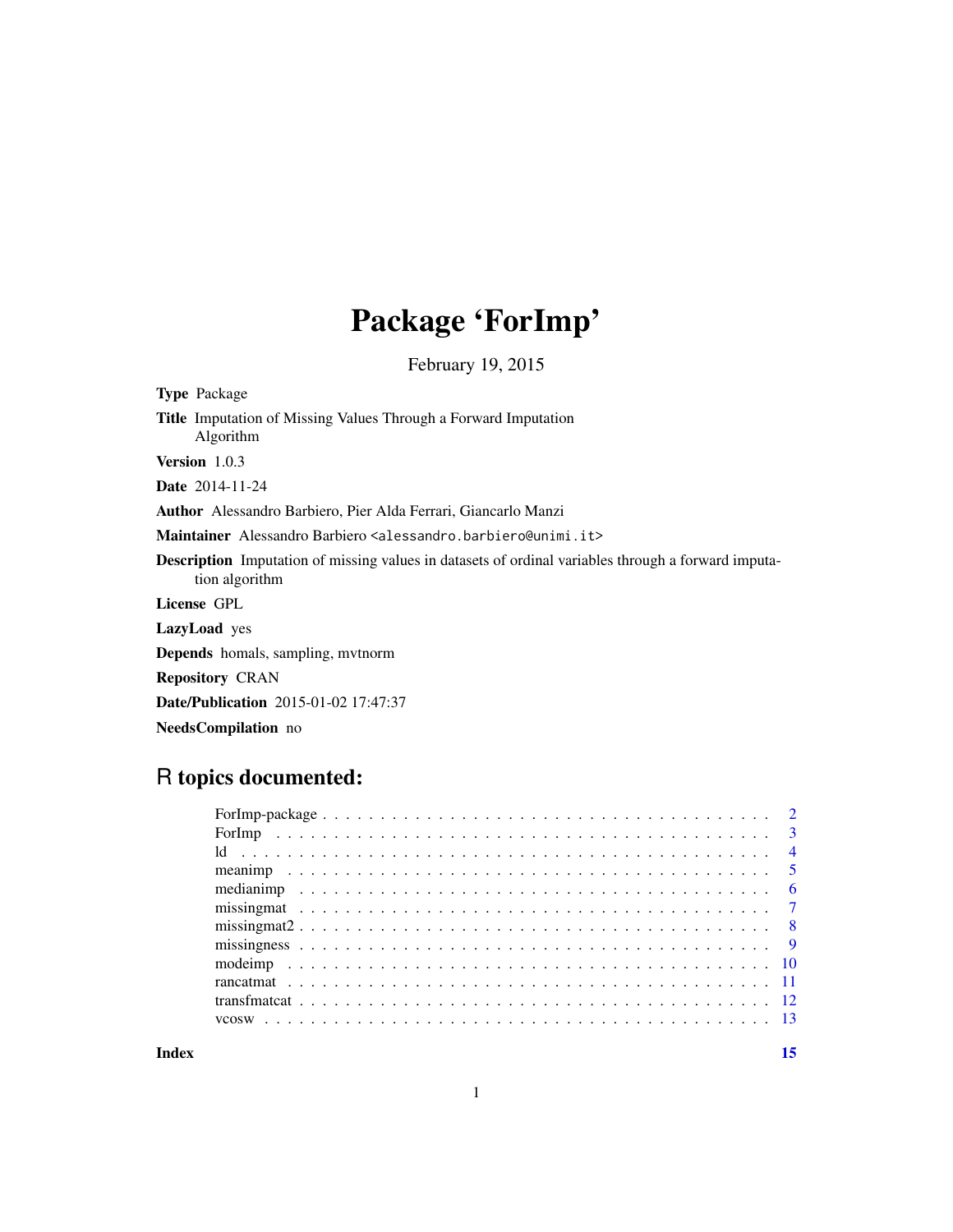<span id="page-1-0"></span>

## Description

The package contains a function for the imputation of missing values in matrices of ordinal data, called Forward Imputation, and other functions for generating ordinal data or imputing missing values.

#### Details

| Package:  | ForImp     |
|-----------|------------|
| Type:     | Package    |
| Version:  | 1.0        |
| Date:     | 2013-01-30 |
| License:  | GPL        |
| LazyLoad: | yes        |

#### Author(s)

Alessandro Barbiero<alessandro.barbiero@unimi.it>, Giancarlo Manzi<giancarlo.manzi@unimi.it>, Pier Alda Ferrari<pieralda.ferrari@unimi.it>

Maintainer: Alessandro Barbiero<alessandro.barbiero@unimi.it>

#### References

Ferrari P.A., Annoni P., Barbiero A., Manzi G. (2011) An imputation method for categorical variables with application to nonlinear principal component analysis, Computational Statistics & Data Analysis, vol. 55, issue 7, pages 2410-2420

<http://ideas.repec.org/a/eee/csdana/v55y2011i7p2410-2420.html> <http://www.sciencedirect.com/science/article/pii/S0167947311000521>

Ferrari P.A., Barbiero A., Manzi G.: Handling missing data in presence of ordinal variables: a new imputation procedure. In "New Perspectives in Statistical Modeling and Data Analysis", S. Ingrassia, R. Rocci, M. Vichi, Eds., Springer, 2011

Little, R.J.A., Rubin, D.B., 2002. Statistical Analysis with Missing Data, 2nd ed. John Wiley & Sons, Inc.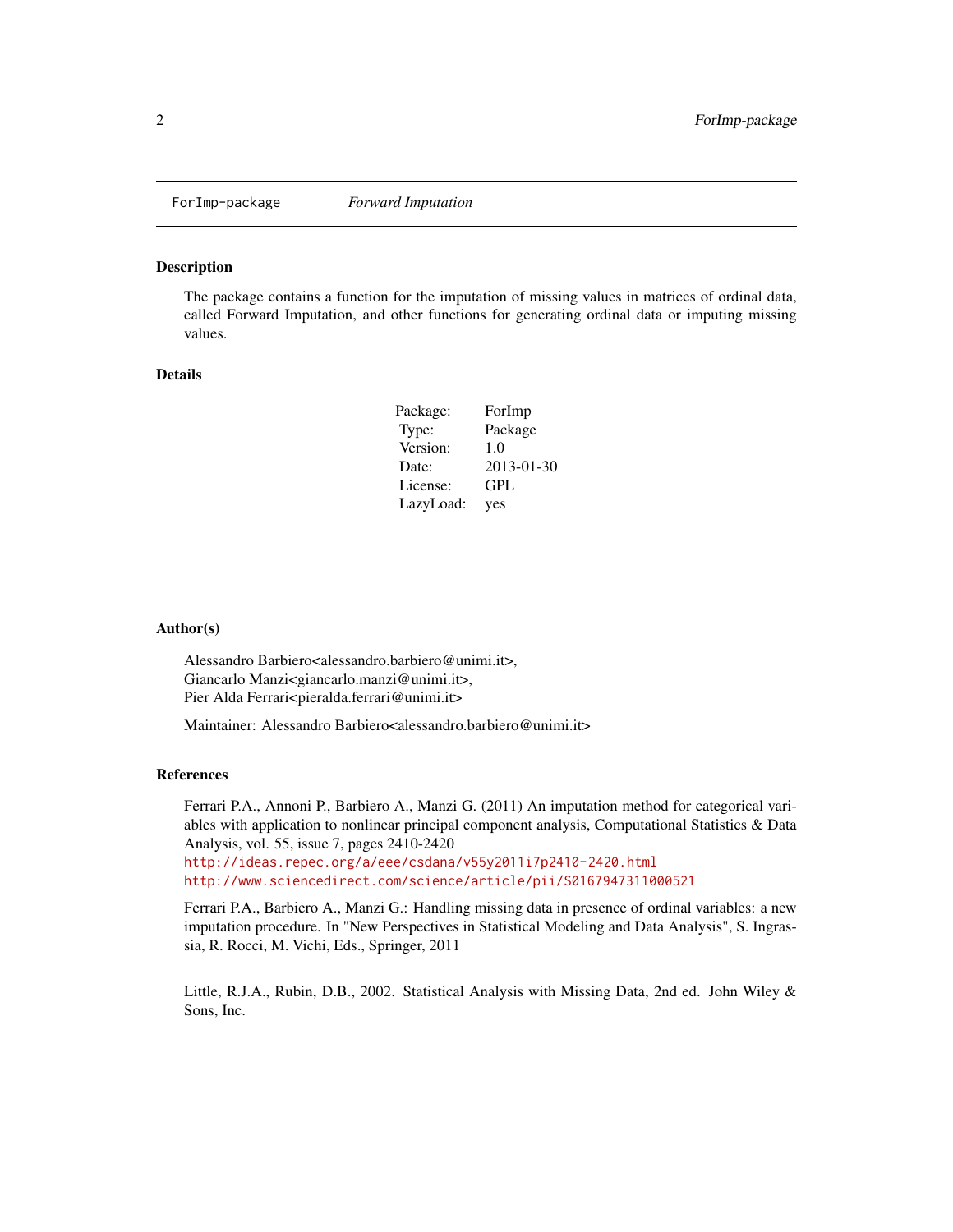<span id="page-2-0"></span>

## Description

Forward Imputation of missing data

#### Usage

ForImp(mat, p=2)

#### Arguments

| mat | a matrix/dataframe                                                                                                                                                                                                                                                                                              |
|-----|-----------------------------------------------------------------------------------------------------------------------------------------------------------------------------------------------------------------------------------------------------------------------------------------------------------------|
| p   | the parameter for computing the Minkowski distance used in the nearest neigh-<br>bor procedure for missing value imputation. p can be any positive number $(p=2)$<br>gives the euclidean distance); if a negative number or Inf is entered, the proce-<br>dure will use the maximum distance (or supremum norm) |

## Details

The function implements the Forward Imputation algorithm (see reference) on a matrix of ordinal data with missing values. The algorithm alternates NonLinear Principal Component Analysis (NLPCA) on a subset of the data with no missing data and sequential imputations of missing values by the nearest neighbor method. This sequential process starts from the units with the lowest number of missing values and ends with the units with the highest number of missing values.

## Value

the imputed matrix

## Author(s)

Alessandro Barbiero, Giancarlo Manzi, Pier Alda Ferrari

## **References**

Ferrari P.A., Annoni P., Barbiero A., Manzi G. (2011) An imputation method for categorical variables with application to nonlinear principal component analysis, Computational Statistics & Data Analysis, vol. 55, issue 7, pages 2410-2420

<http://ideas.repec.org/a/eee/csdana/v55y2011i7p2410-2420.html> <http://www.sciencedirect.com/science/article/pii/S0167947311000521>

Ferrari P.A., Barbiero A., Manzi G.: Handling missing data in presence of ordinal variables: a new imputation procedure. In "New Perspectives in Statistical Modeling and Data Analysis", S. Ingrassia, R. Rocci, M. Vichi, Eds., Springer, 2011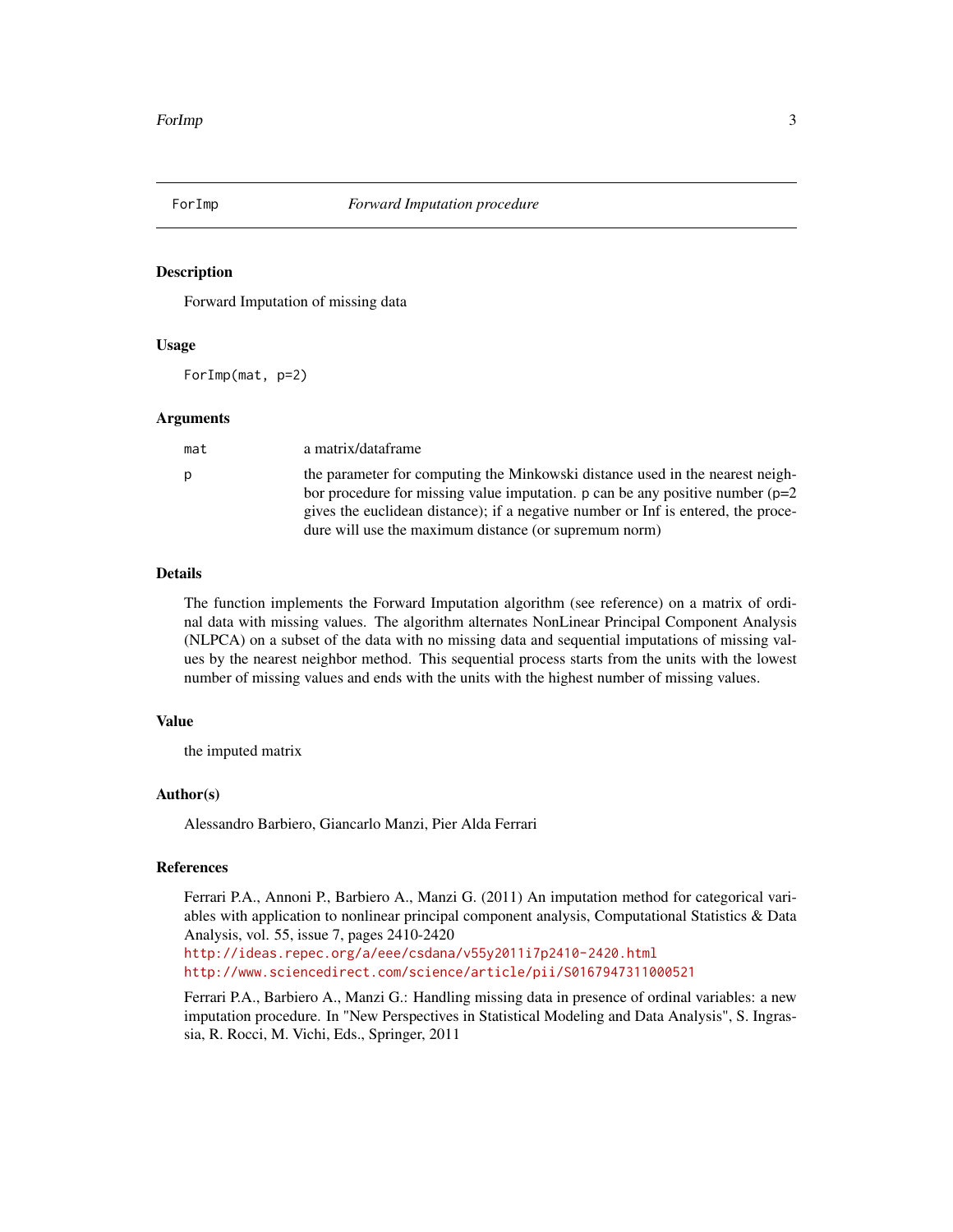<span id="page-3-0"></span>

## See Also

[modeimp](#page-9-1), [medianimp](#page-5-1), [meanimp](#page-4-1)

#### Examples

```
set.seed(1)
# correlation matrix
sigma<-matrix(c(1,0.5,0.5,0.5,0.5,1,0.5,0.5,0.5,0.5,1,0.5,0.5,0.5,0.5,1),4,4)
# generate a 500*4 matrix from a multivariate normal
matc<-rmvnorm(n=500, mean=rep(0,4), sigma=sigma)
# transform the numerical values into ordinal categories (Likert scale)
# obtaining matrix mato
mato<-transfmatcat(matc,4)
# set the number of desired missing values
nummissing<-100
# create the random missing values, obtaining matrix mat
mat<-missingmat(mato, nummissing, pattern="r")
# use function \code{ForImp} to impute missing values, obtaining matrix mati
mati<-ForImp(mat)
# number of correct imputations
nummissing-sum(mati!=mato)
```
ld *Listwise deletion*

## Description

Listwise deletion

#### Usage

ld(mat)

#### Arguments

mat a matrix or a dataframe

## Details

This function implements the listwise deletion on a given dataset, removing all the rows or units containing at least one missing value

## Value

The matrix/dataframe in input with the rows/units with missing values removed

#### Author(s)

Alessandro Barbiero, Giancarlo Manzi, Pier Alda Ferrari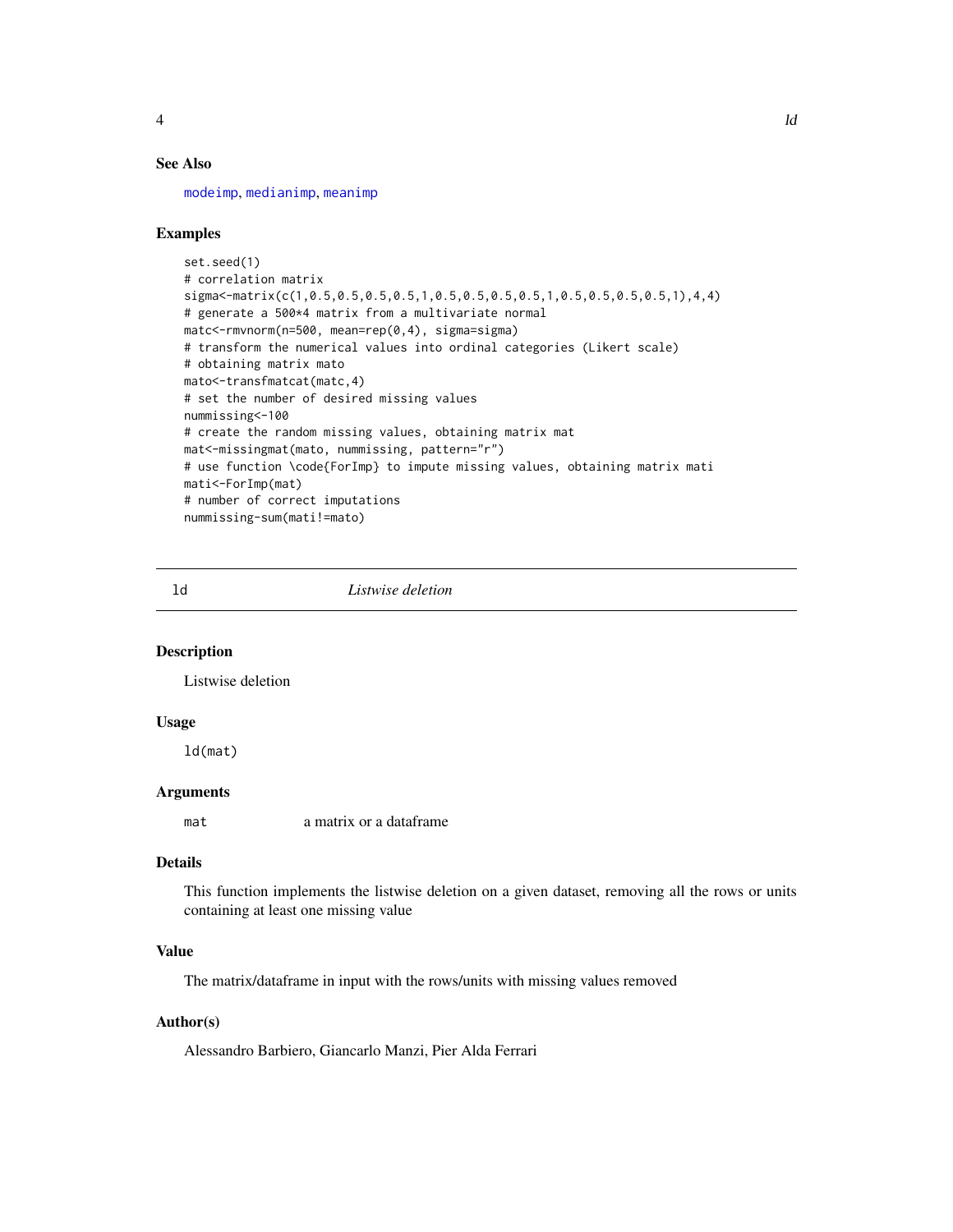#### <span id="page-4-0"></span>meanimp 5

## See Also

[meanimp](#page-4-1), [modeimp](#page-9-1), [medianimp](#page-5-1)

## Examples

```
n<-10
m < -4mat<-matrix(rnorm(n*m),n,m)
mat[c(3,6),1]<-NA
mat[10,2]<-NA
mat
ld(mat)
```
<span id="page-4-1"></span>meanimp *Mean imputation*

## Description

Mean imputation

#### Usage

meanimp(mat)

## Arguments

mat A numerical matrix

## Details

The function implements the unconditional mean imputation on a numerical matrix with missing values, substituting to each missing value the arithmetic mean of the corresponding variable

## Value

```
The imputed matrix
```
## Author(s)

Alessandro Barbiero, Giancarlo Manzi, Pier Alda Ferrari

## See Also

[modeimp](#page-9-1), [medianimp](#page-5-1)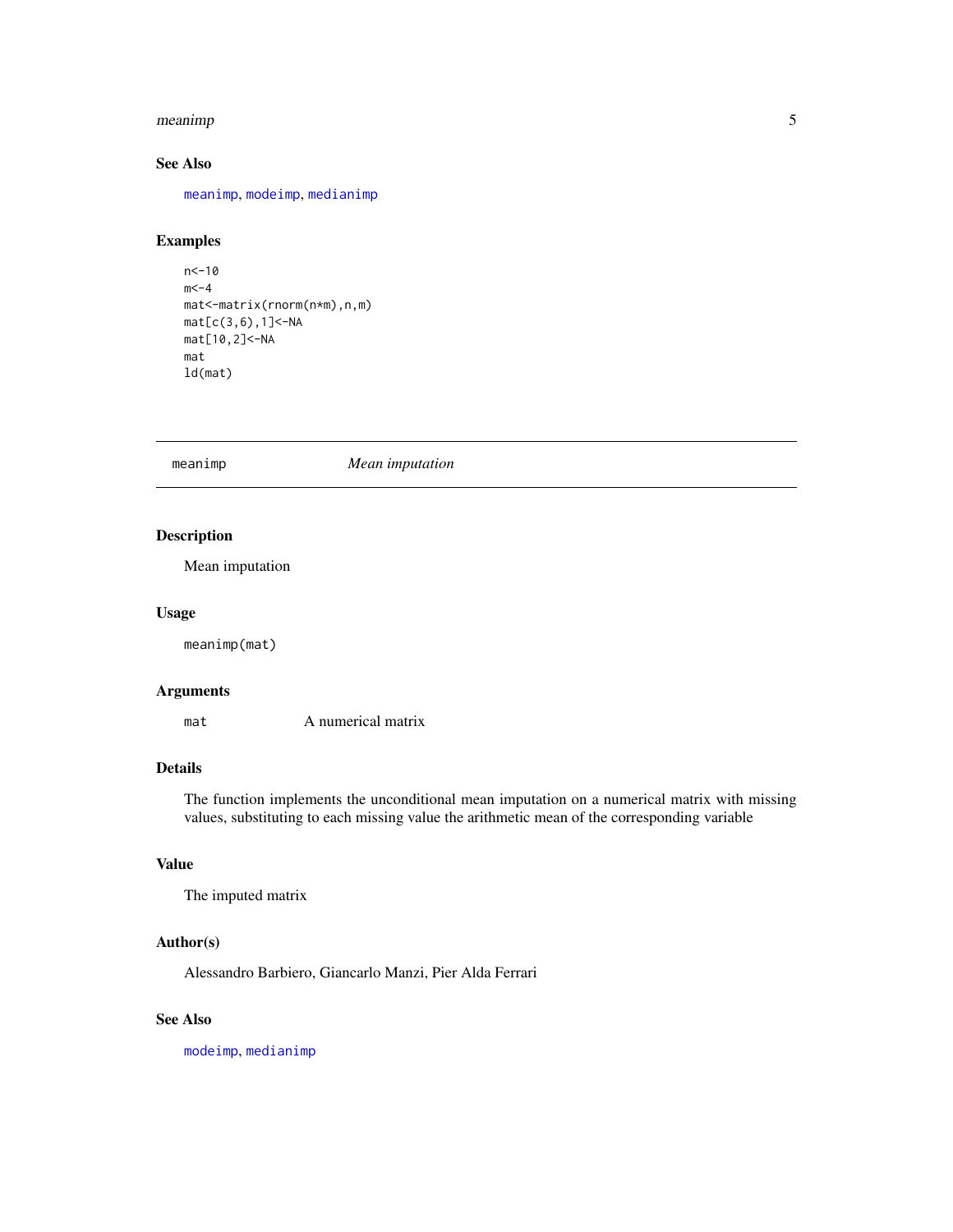## <span id="page-5-0"></span>6 medianimp

## Examples

```
set.seed(1)
n<-10
m < -3mat<-matrix(rnorm(n*m),n,m)
matm<-mat
matm[1,1]<-NA
matm[2,2:3]<-NA
# matrix with missing values
matm
# imputed matrix
meanimp(mat)
# original matrix with no missing values
mat
```
<span id="page-5-1"></span>medianimp *Median imputation*

## Description

Median imputation

#### Usage

medianimp(mat)

## Arguments

mat A matrix of ordinal values, ordered according to the Likert scale (1, 2, 3,...)

#### Details

The function implements the median imputation on a matrix of ordinal data with missing values. The function substitutes to each missing value the median of the corresponding variable.

#### Value

The imputed matrix

## Author(s)

Alessandro Barbiero, Giancarlo Manzi, Pier Alda Ferrari

## See Also

[modeimp](#page-9-1), [meanimp](#page-4-1)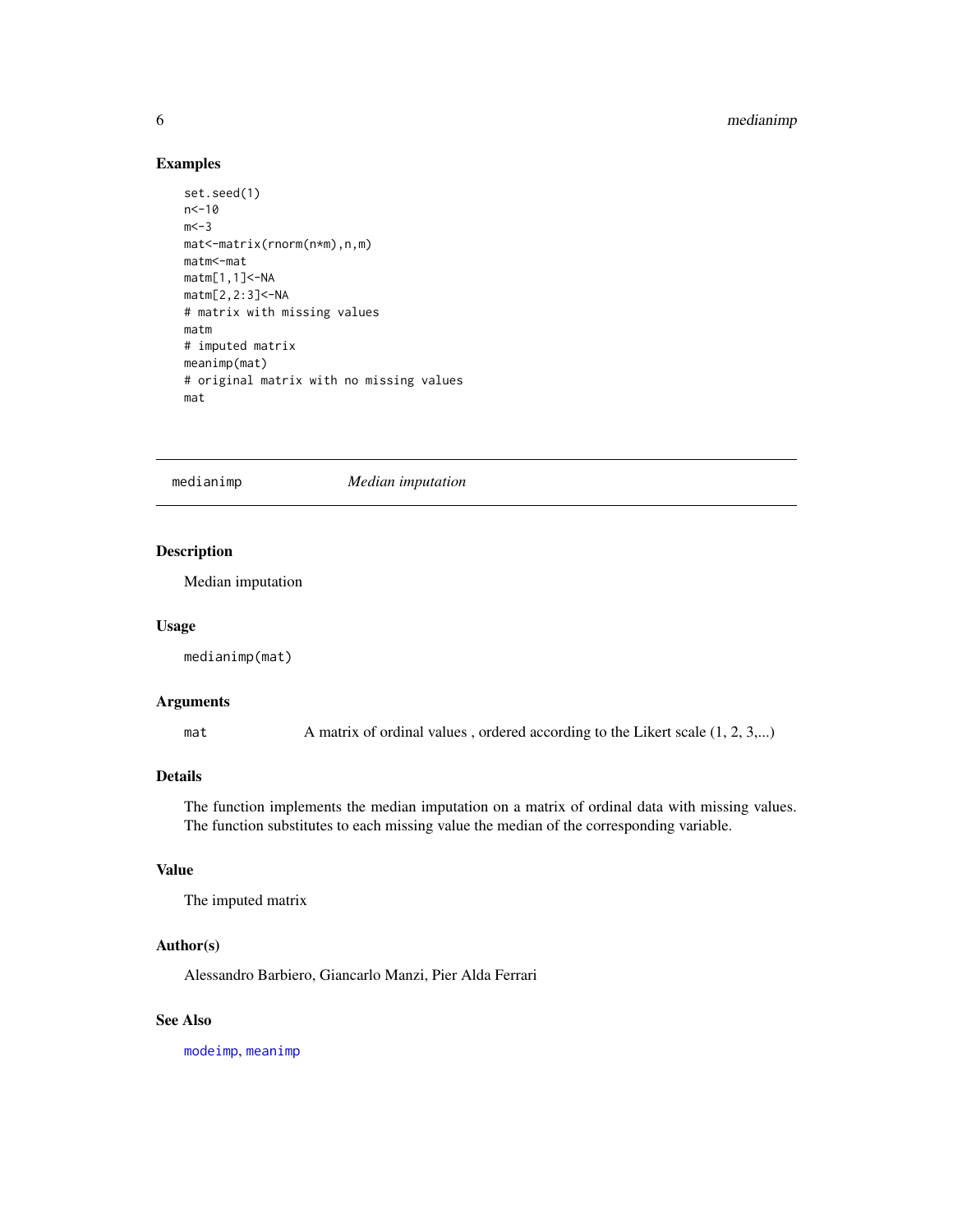## <span id="page-6-0"></span>missingmat 7

#### Examples

```
set.seed(1)
n < -10m < -3mat<-matrix(ceiling(runif(n*m)*4),n,m)
matm<-mat
matm[1,3]<-NA
matm[9:10,1]<-NA
# matrix with missing values
matm
# imputed matrix
medianimp(matm)
# original matrix with no missing values
mat
```
<span id="page-6-1"></span>missingmat *Random generation of missing values*

#### Description

Random generation of missing values in matrices of numerical data or preferably categorical data coded as integers

#### Usage

```
missingmat(mat, nummissing, pattern = "r", nk = 1, p = 0.1, w = 3)
```
#### Arguments

| mat        | A matrix of numerical values                                                              |
|------------|-------------------------------------------------------------------------------------------|
| nummissing | number of missing values                                                                  |
| pattern    | pattern of missing values ("r" random, "l" lowest value, "b" block, "n" not at<br>random) |
| nk         | category                                                                                  |
| p          | percentage of missing values                                                              |
| W          | weight for the lowest category in pps sampling (pattern "n")                              |

## Details

The function generates random missing values on a matrix of categorical data according to a specific pattern. "r" is the random pattern, "l" generates a percentage p of missing values on the lowest values of variable nk, "b" generates random blocks of missing values on the group of variables indexed by nk, "n" generates a kind of not at random missing values: specifically, lowest values are more likely to be missing, since they are assigned a weight w (greater than 1, the default is 3) and the values are sampled according to an unequal probability sampling design (pivotal, see the reference for more details)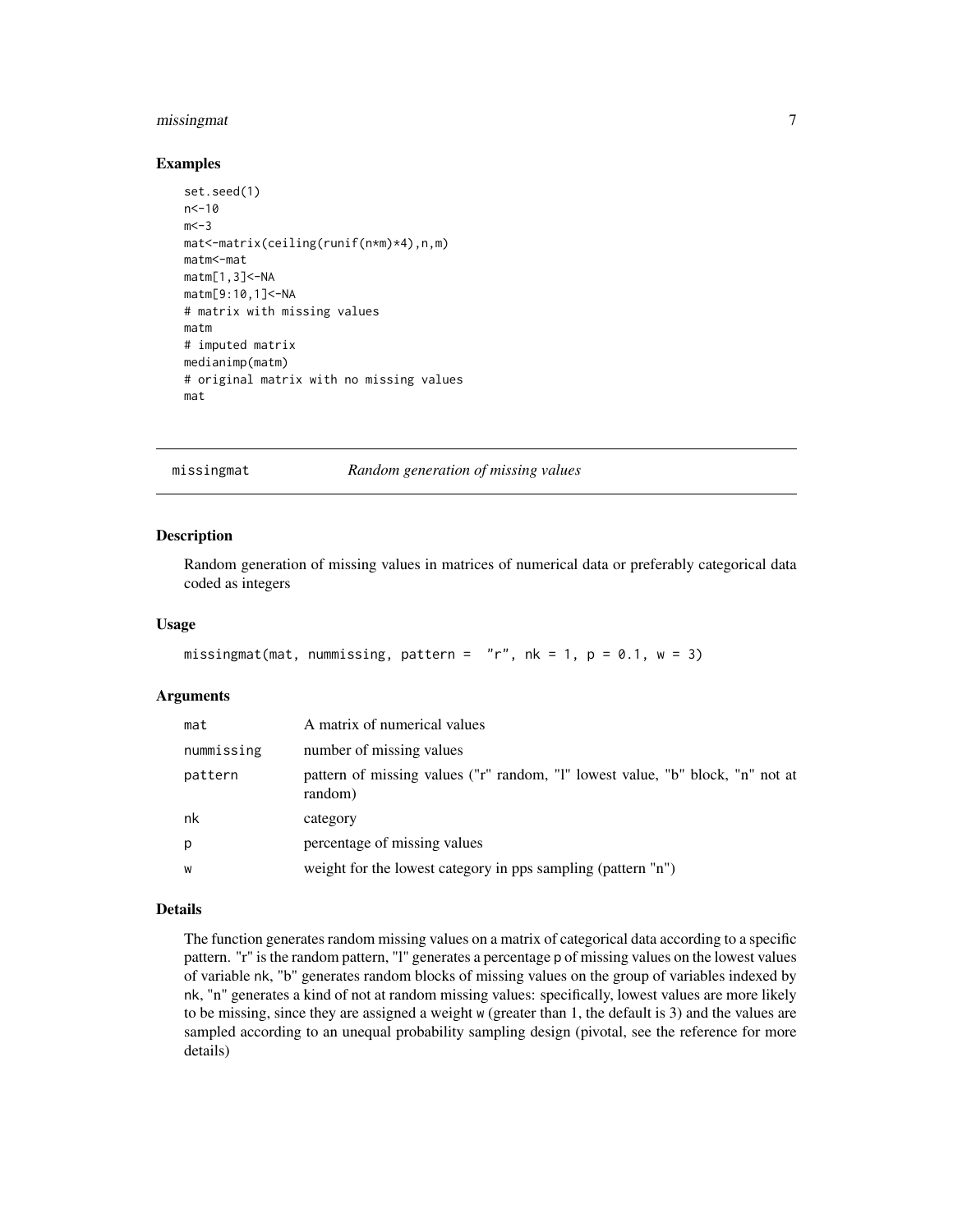#### <span id="page-7-0"></span>Value

The original matrix with the desired number of values randomly substituted by missing values

#### Author(s)

Alessandro Barbiero, Giancarlo Manzi, Pier Alda Ferrari

## References

Ferrari P.A., Annoni P., Barbiero A., Manzi G. (2011) An imputation method for categorical variables with application to nonlinear principal component analysis, Computational Statistics & Data Analysis, vol. 55, issue 7, pages 2410-2420, [http://www.sciencedirect.com/science/article/](http://www.sciencedirect.com/science/article/pii/S0167947311000521) [pii/S0167947311000521](http://www.sciencedirect.com/science/article/pii/S0167947311000521)

## Examples

```
set.seed(1)
# correlation matrix
sigma<-matrix(c(1,0.5,0.5,0.5,0.5,1,0.5,0.5,0.5,0.5,1,0.5,0.5,0.5,0.5,1),4,4)
# generate a n*m matrix from a multivariate normal
n<-500
m < -4matc<-rmvnorm(n, mean=rep(0,m), sigma=sigma)
# transform the numerical values into ordinal categories (Likert scale)
# obtaining matrix mato
mato<-transfmatcat(matc,c(2,3,4,5))
# set the number of desired missing values
nummissing<-150
# create the random missing values
# random missing values
matc<-missingmat(mato, nummissing, pattern= "r")
matc
# random blocks of missing values on variables 1,2 and 3
matc<-missingmat(mato, nummissing, pattern= "b", nk=c(2,3))
matc
# missing values on lowest category of variable 4
matl<-missingmat(mato, nummissing, pattern= "l", nk=4, p=0.1)
matl
# not at random missing values on variable 4
matn<-missingmat(mato, nummissing, pattern= "n", nk=4, w=4)
matn
```
missingmat2 *Random generation of missing values*

#### **Description**

Random generation of missing values in matrices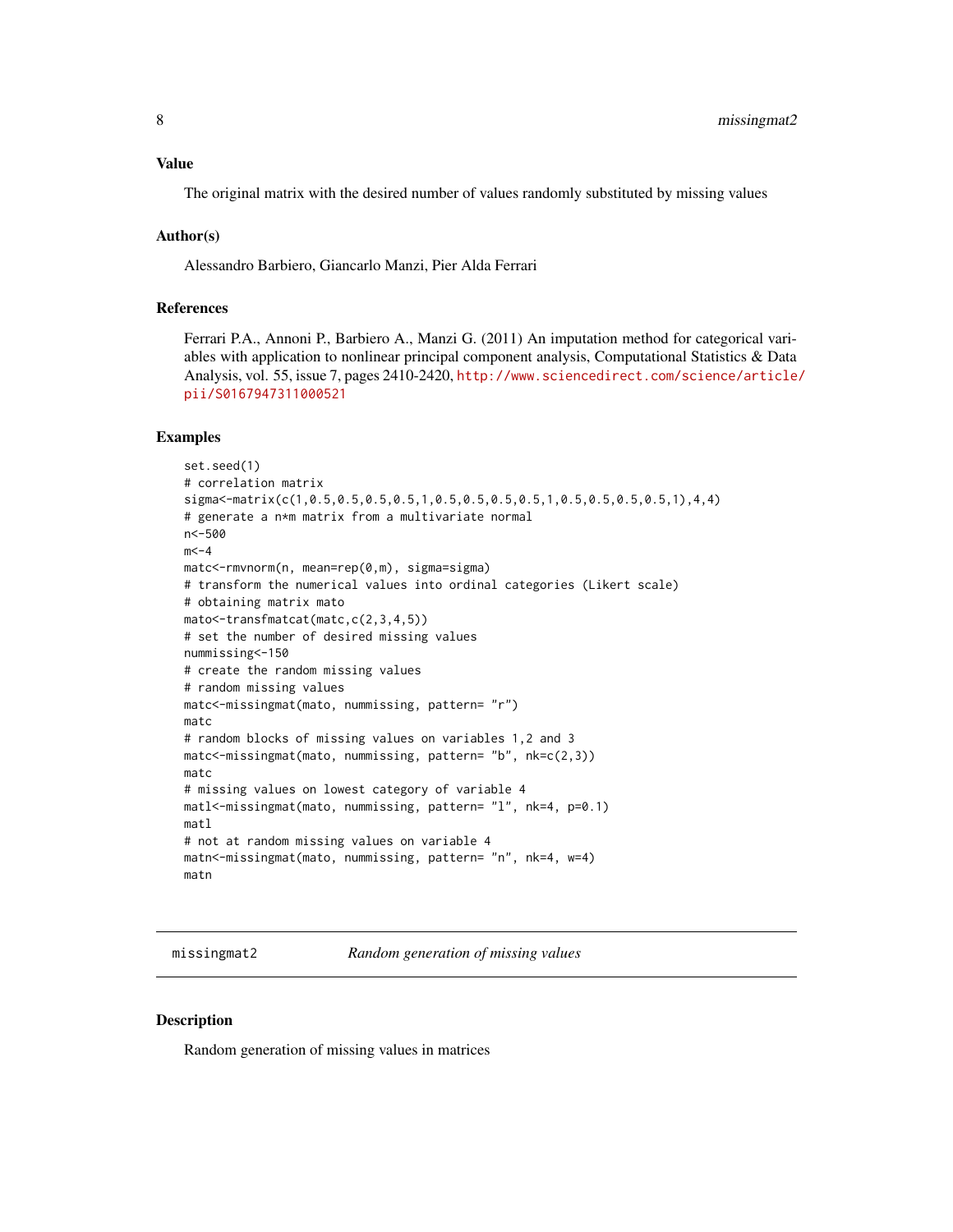## <span id="page-8-0"></span>missingness 9

## Usage

missingmat2(mat, missing)

#### Arguments

| mat     | a matrix (n rows, m columns)                                                                      |
|---------|---------------------------------------------------------------------------------------------------|
| missing | a vector: element i contains the desired number of rows with i missing values<br>$(1\le i \le m)$ |

## Value

a matrix with the specified pattern of missing values

## Author(s)

Alessandro Barbiero, Giancarlo Manzi, Pier Alda Ferrari

## See Also

[missingmat](#page-6-1),[missingness](#page-8-1)

## Examples

```
mat<-matrix(rnorm(500),100,5)
# if you want 20 rows with 1 missing, 10 rows with 2 missing,
# 4 rows with 3 missing, 1 row with 4 missing
missing<-c(20,10,4,1)
matm<-missingmat2(mat, missing)
matm
# check that the function works
missingness(matm)
```
<span id="page-8-1"></span>missingness *Missing values*

## Description

Summary for the missing values in a matrix

#### Usage

missingness(mat)

## Arguments

mat a matrix/dataframe with missing values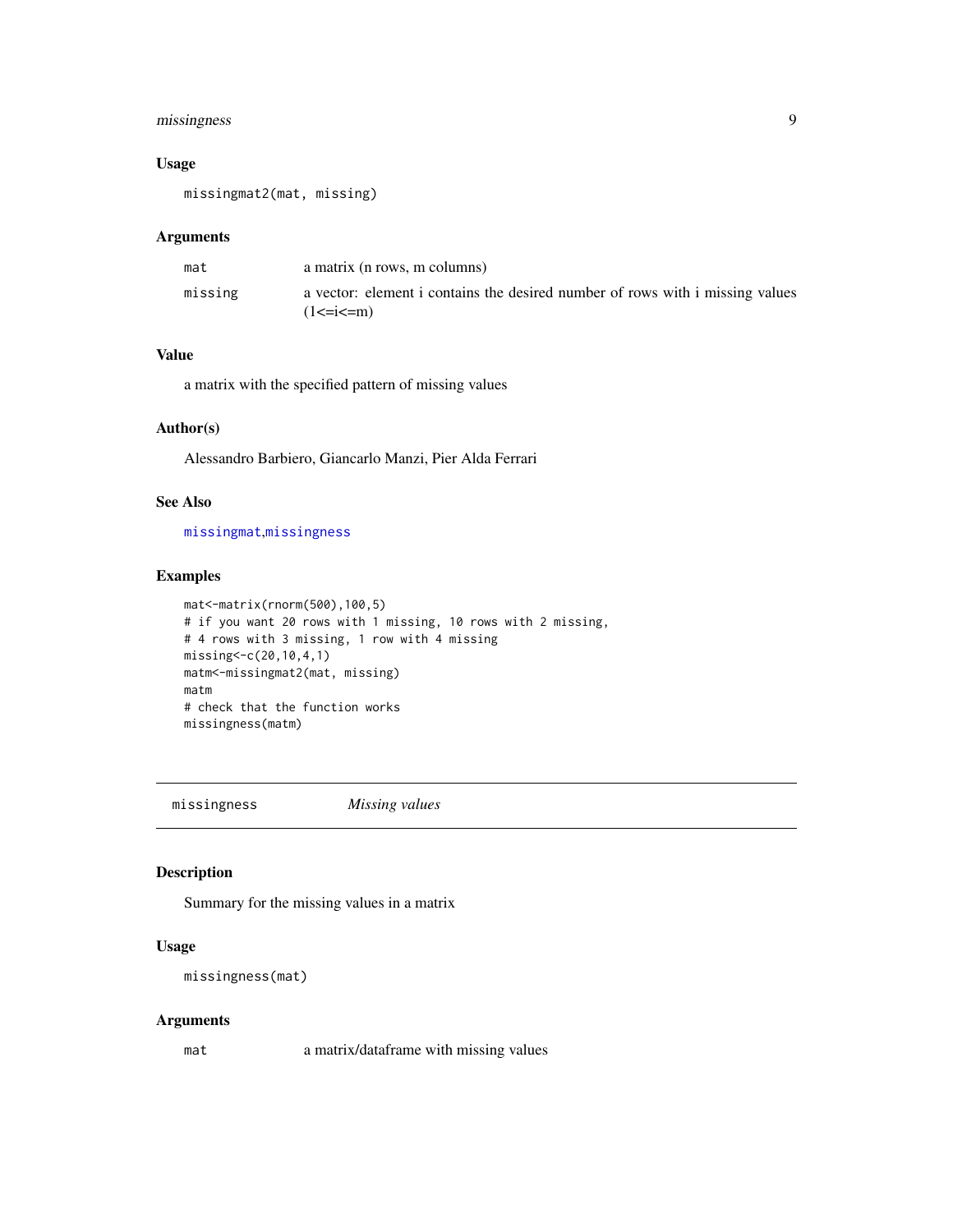## <span id="page-9-0"></span>Details

The function provides a summary for the missing values in a matrix (units for variables)

#### Value

```
number_of_missing_values
                 Total number of missing values in the matrix
missing_values_per_unit
                 Number of units with a certain number of missing values
missing_values_per_variable
                 Number of missing values for each variable
```
#### Author(s)

Alessandro Barbiero, Giancarlo Manzi, Pier Alda Ferrari

### Examples

```
n<-100
m < -3mat<-matrix(rnorm(n*m),n,m)
nummissing<-50
index<-sample(n*m,nummissing,replace=FALSE)
mat[index]<-NA
missingness(mat)
```
<span id="page-9-1"></span>

modeimp *Mode imputation*

#### Description

Mode imputation

#### Usage

modeimp(mat)

## Arguments

mat A matrix of categorical or ordinal values, coded as integer values  $(1, 2, 3, ...)$ 

## Details

The function implements the mode imputation on a matrix of categorical or ordinal data with missing values. The function substitutes to each missing value the mode of the corresponding variable.

## Value

The imputed matrix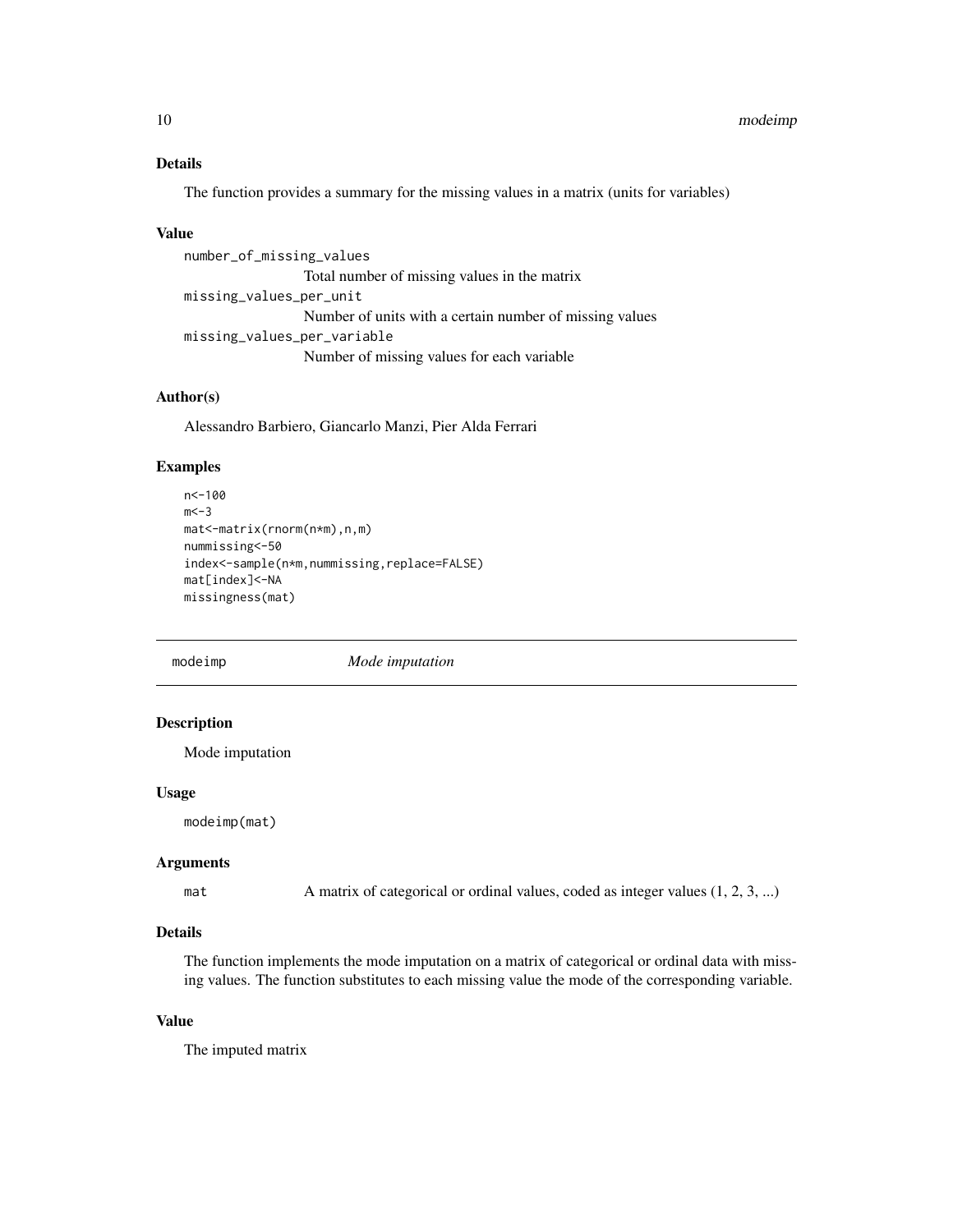#### <span id="page-10-0"></span>rancatmat 11

## Author(s)

Alessandro barbiero, Giancarlo Manzi, Pier Alda Ferrari

#### See Also

[medianimp](#page-5-1), [modeimp](#page-9-1)

#### Examples

```
set.seed(1)
n<-10
m < -3mat<-matrix(ceiling(runif(n*m)*4),n,m)
matm<-mat
matm[1,3]<-NA
matm[9:10,1]<-NA
# matrix with missing values
matm
# imputed matrix
modeimp(mat)
# original matrix with no missing values
mat
```
<span id="page-10-1"></span>rancatmat *Generating a random matrix of ordinal variables*

#### Description

The function generates a random matrix of integer (ordinal) variables, with independent and uniform marginal distributions

## Usage

 $rancatmat(n, m, cat = 3)$ 

## Arguments

| n   | number of rows/units                   |
|-----|----------------------------------------|
| m   | number of columns, variables           |
| cat | number of categories for each variable |

## Details

The function generates a random matrix of integer (ordinal) variables (coded with 1, 2, 3...), with independent and uniform marginal distributions

## Value

a matrix of ordinal values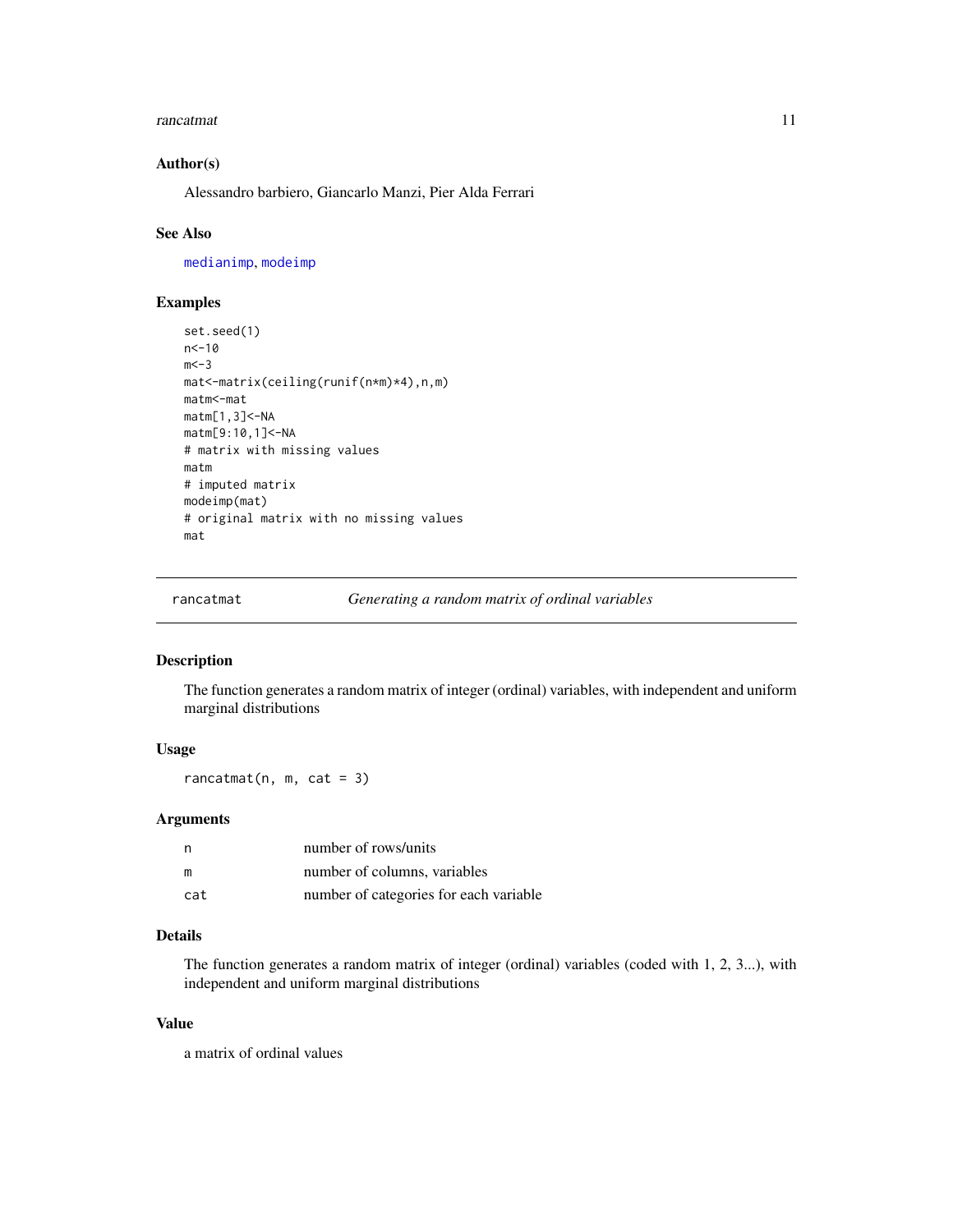#### <span id="page-11-0"></span>12 transfmatcat transfmatcat transfmatcat transfmatcat transfmatcat transfmatcat

#### Author(s)

Alessandro Barbiero, Giancarlo Manzi, Pieralda Ferrari

## See Also

[transfmatcat](#page-11-1)

## Examples

```
n<-500
m < -3mat<-rancatmat(n,m,c(3,4,5))
# let's check the marginal distributions...
apply(mat,2,tabulate)
#... should be "quite" uniform
```
<span id="page-11-1"></span>

| transfmatcat | Transforming a matrix of continuous values into a matrix of ordinal |
|--------------|---------------------------------------------------------------------|
|              | values                                                              |

## Description

The function transforms a matrix of continuous numerical values into a matrix of integer (ordinal) values, with uniform marginal distributions and the desired number of categories

### Usage

transfmatcat(mat, cat = 3)

## Arguments

| mat | a matrix or a dataframe                                                        |
|-----|--------------------------------------------------------------------------------|
| cat | the number of categories, one for each column/variable of the matrix/dataframe |

#### Details

The function converts the matrix in input, containing continuous numerical values, into a matrix of ordinal values (1,2,3,... i.e.: Likert scale) according to the cat-1 normal quantiles corresponding to each variable (column) of mat.

## Value

the matrix of ordinal values

#### Author(s)

Alessandro Barbiero, Giancarlo Manzi, Pier Alda Ferrari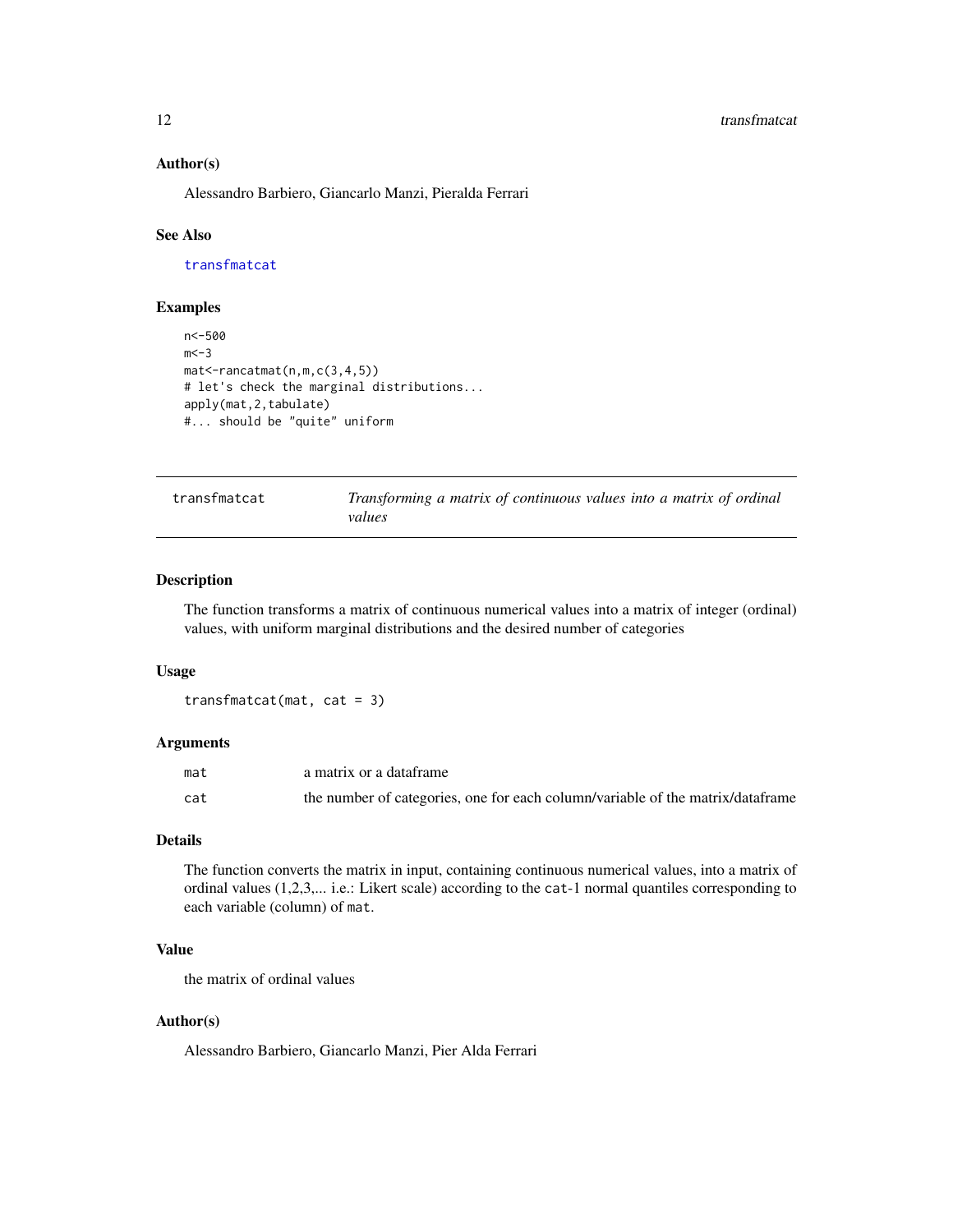#### <span id="page-12-0"></span>vcosw and the contract of the contract of the contract of the contract of the contract of the contract of the contract of the contract of the contract of the contract of the contract of the contract of the contract of the

#### References

Ferrari P.A., Barbiero A., Manzi G.: Handling missing data in presence of ordinal variables: a new imputation procedure. In "New Perspectives in Statistical Modeling and Data Analysis", S. Ingrassia, R. Rocci, M. Vichi, Eds., Springer, 2011

Ferrari P.A., Annoni P., Barbiero A., Manzi G. (2011) An imputation method for categorical variables with application to nonlinear principal component analysis, Computational Statistics & Data Analysis, vol. 55, issue 7, pages 2410-2420, [http://www.sciencedirect.com/science/article/](http://www.sciencedirect.com/science/article/pii/S0167947311000521) [pii/S0167947311000521](http://www.sciencedirect.com/science/article/pii/S0167947311000521)

#### See Also

[rancatmat](#page-10-1)

#### Examples

```
# generate a 40*3 matrix from a multivariate normal r.v.
# whose independent components have mean 10 and standard deviation 4
mat<-matrix(rnorm(40,3),10,4)
# transform the matrix of normal data into a matrix of ordinal data
transfmatcat(mat, cat=c(2,3,4,3))
```
vcosw *Cosine of the angle between two vectors*

#### Description

The function calculates the cosine of the angle between two vectors, defined as the inner product of the vectors divided by the product of their euclidean norms

#### Usage

```
vcosw(v, w)
```
#### Arguments

| $\mathsf{v}$ | a vector                          |
|--------------|-----------------------------------|
| W            | a vector, of the same length of v |

## Value

The cosine of the angle between the two vectors

#### Author(s)

Alessandro Barbiero, Giancarlo Manzi, Pier Alda Ferrari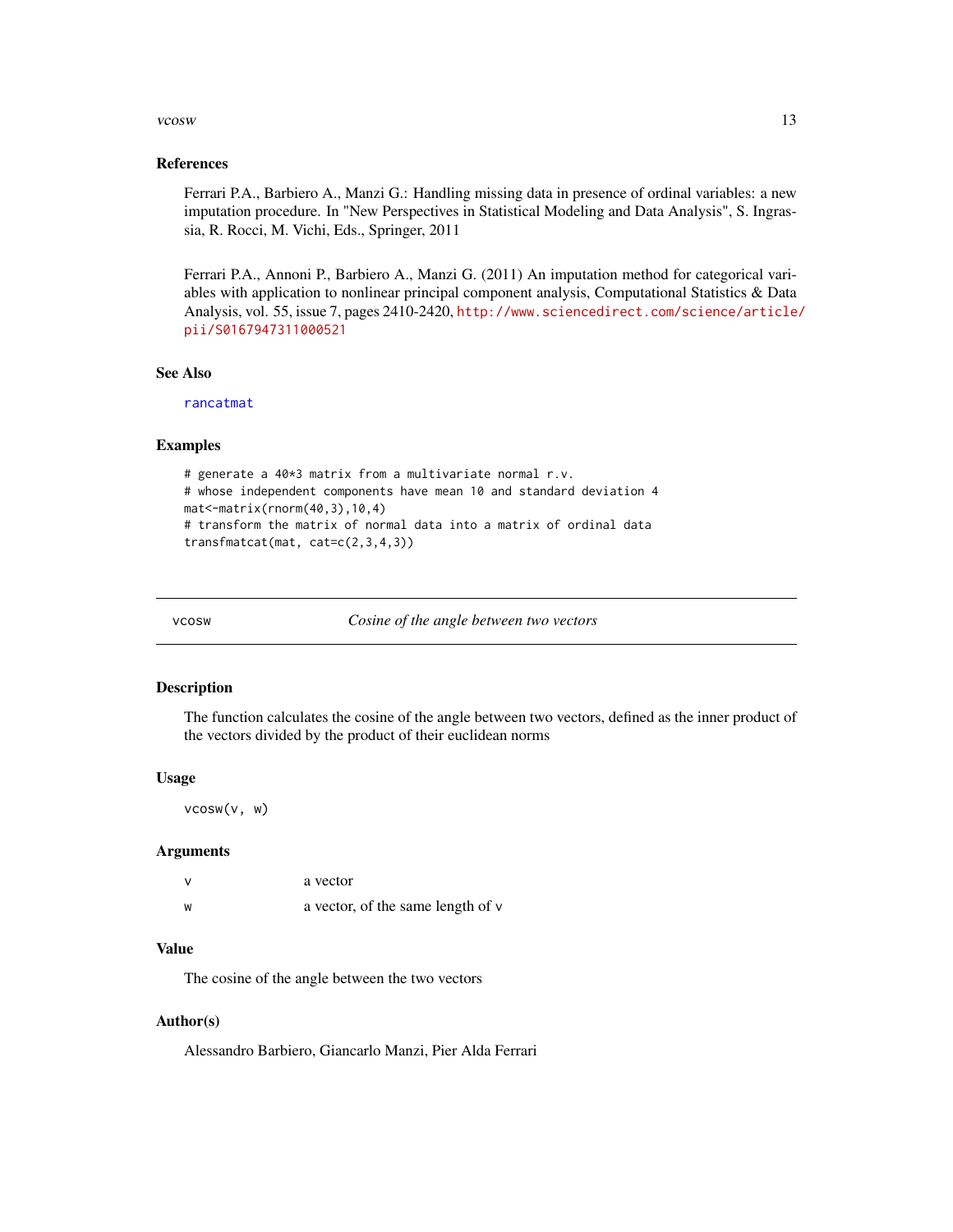## See Also

Ferrari P.A., Annoni P., Barbiero A., Manzi G. (2011) An imputation method for categorical variables with application to nonlinear principal component analysis, Computational Statistics & Data Analysis, vol. 55, issue 7, pages 2410-2420, [http://www.sciencedirect.com/science/article/](http://www.sciencedirect.com/science/article/pii/S0167947311000521) [pii/S0167947311000521](http://www.sciencedirect.com/science/article/pii/S0167947311000521)

## Examples

```
a < -1:10b < -2:11vcosw(a,b)
#
e < -c(1,2,3)f < -c(3, -3, 1)vcosw(e,f)
# e and f are orthogonal vectors!
```